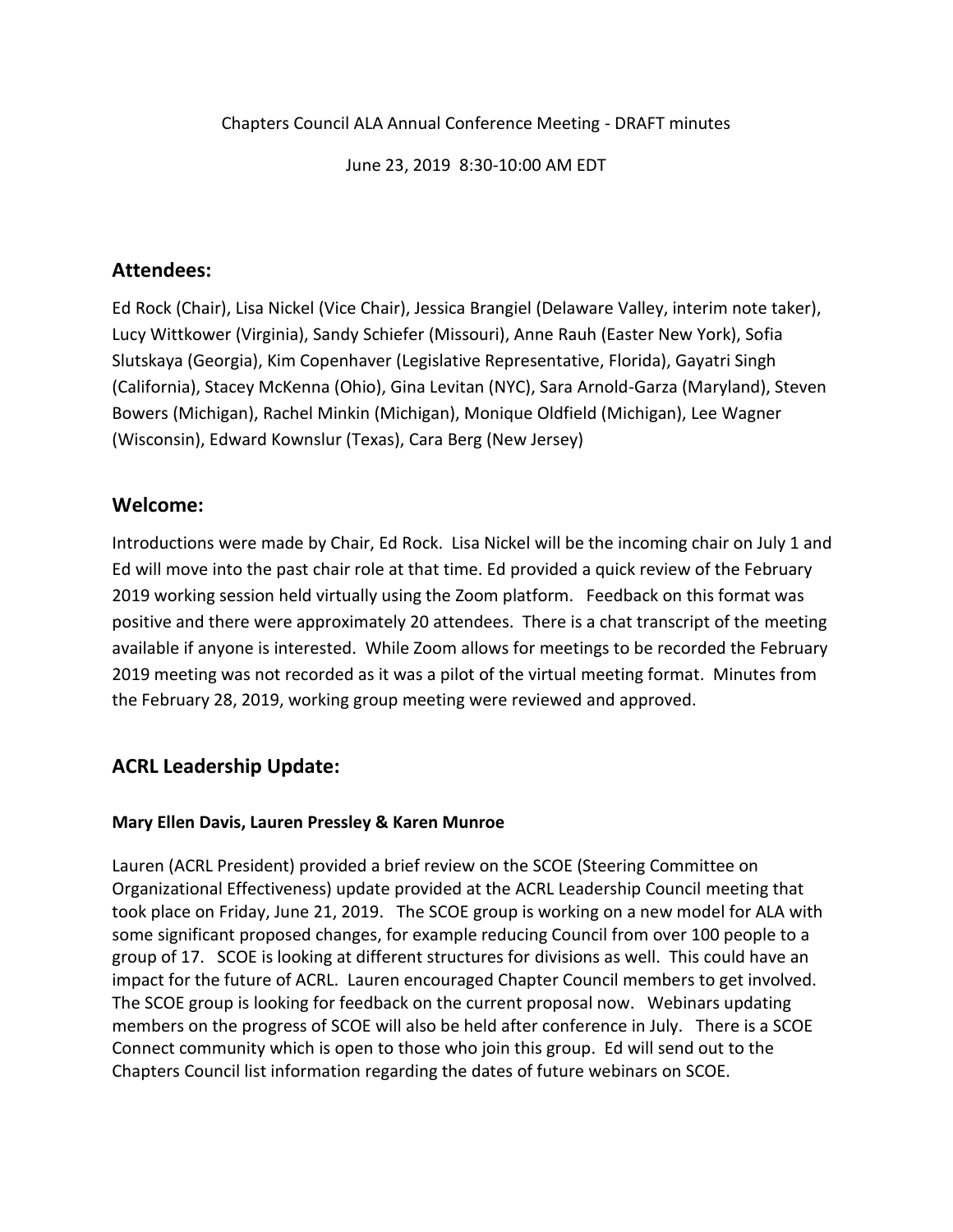Karen Munro (VP, Incoming President) provided an update on the EDI (equity, diversity & inclusion) work being done by ACRL. How can this information be communicated better to chapters? What support do chapters need from ACRL in regards to implementing EDI? Karen has also been working on making appointments with an eye to EDI. The new volunteer forms included space for more questions to capture demographic information to aid in benchmarking appointments in regards to EDI. However, since appointments are staggered ACRL will not learn as much this year but the information will prove valuable in time. Karen will be including an update on ACRL Insider regarding work around EDI. More information about EDI initiatives can be found on the [ACRL website](http://www.ala.org/acrl/aboutacrl/directoryofleadership/committees/racialethnic) and [libguide.](http://acrl.libguides.com/EDI/ALAConferences)

Ed mentioned that the presentation by Anne Phibbs, Founder and President, Strategic Diversity Initiatives, at Friday's Leadership Council meeting was useful. Ed will share out the slides provided at that meeting to the Chapters Council list.

Chapters Council members then provided brief updates on EDI initiatives taking place within their chapters:

Lisa mentioned that the Virginia chapter has done programming around EDI and social justice with positive turnout.

The Georgia chapter found the ACRL webinar on microaggressions to be very helpful with many people attending. It was a simple and low cost programming option.

The NY chapter's annual symposium is taking EDI into account in its speaker planning process.

Mary Ellen Davis (Executive Director) provided an update on ACRL research on why members join the division. Four main themes emerged 1) personal choice to get involved and be engaged, 2) institutional support and an organizational culture that supports getting involved, 3) found the association provided good information and resources relevant to the member's work, 4) the social factor, feeling connected and engaged. [Project Outcome](https://acrl.projectoutcome.org/) is available to chapters and free training is available. Over 1000 individuals and 140+ academic libraries have signed up so far. It is an easy to use tool. ACRL [provides travel scholarships](http://www.ala.org/acrl/awards/researchawards/valtravel) to support librarians to present their research at non library conferences. Topics around ACRL strategic goals are particularly successful in obtaining grants. Reminder that Choice offers free webinars and podcasts check out the [choice360 website](http://www.choice360.org/librarianship) for more information under the "librarianship" menu.

The new ACRL staff liaison for Chapters Council is Lauren Carlton. What questions do chapters have for ACRL?

From Eastern NY - any suggestions for getting folks to run for the chapter board positions? One barrier has been the need for officers to also be ACRL national members making chapter board positions cost prohibitive. Can ACRL provide any information on the Western NY chapter? Eastern NY isn't sure it's active and would like to inquire about program collaboration.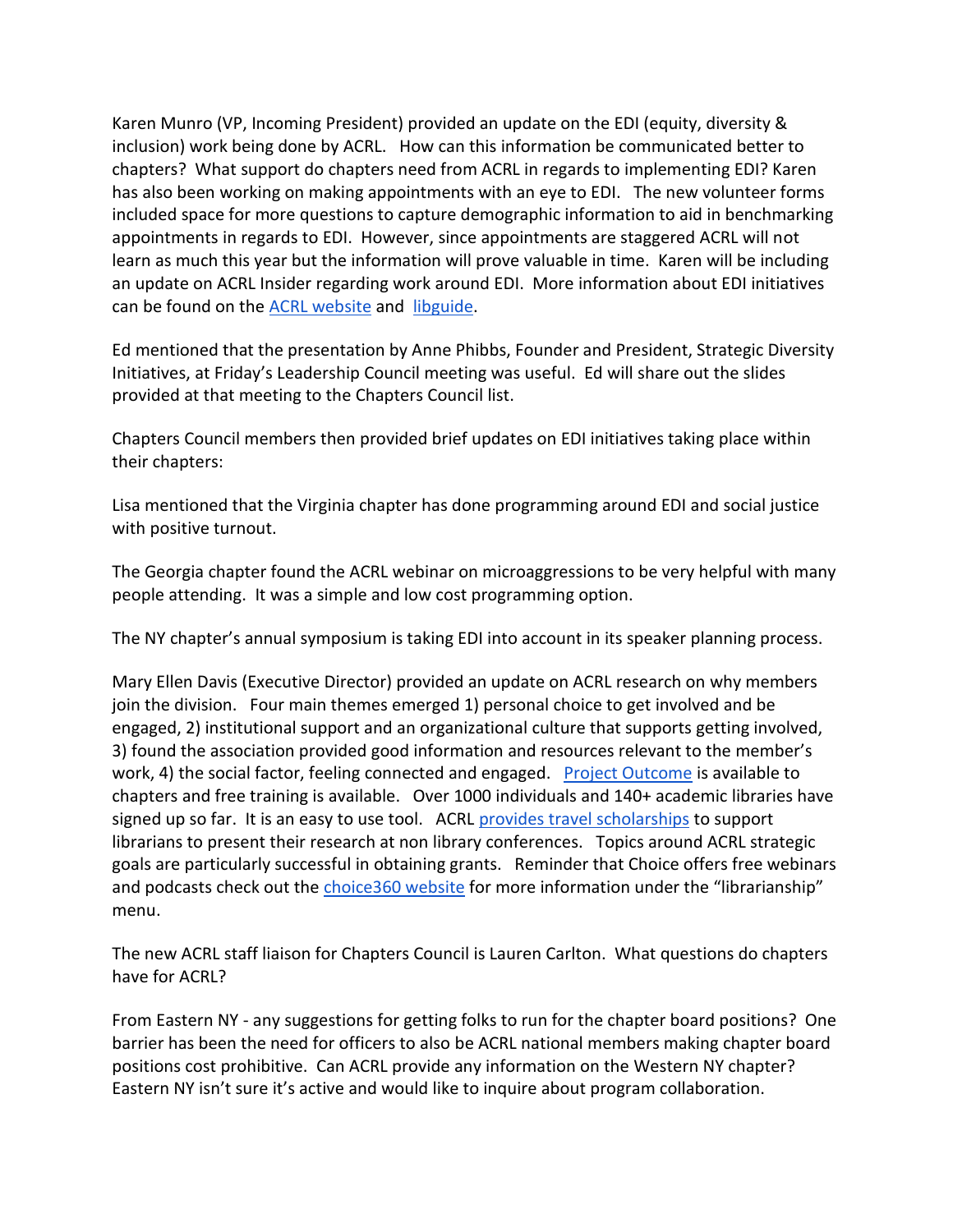NJ chapter has had issues getting their chapter roster. It would be helpful if ACRL made it easier to pick your chapter when you register for ACRL membership. Response from Davis unfortunately since registration is handled completely through ALA, ACRL doesn't have control of that process.

# **Update from the State Ecosystem Task force of the committee on library advocacy**

#### **Rachel Minkin & Steve Bowers**

This committee is made up of members from all different ALA divisions (PLA, ACRL, school media specialists) and they are charged with building a stronger coalition among libraries at the state chapter level. A survey will go out soon to the chapter list on the state ecosystem initiative and the goal of connecting libraries across each state. The committee is looking for examples of strong state ecosystems, Texas is one model. From the survey data the committee is interested in building a toolkit to provide to other states. Committee has set a goal to complete its work by Spring 2020.

#### **Election of new officers:**

Jessica Brangiel running for Secretary, Ali Larsen running for Vice Chair. Meet the candidate information went out on the Chapter list prior to Annual. A motion was submitted to approve the slate of candidates from Eastern NY and Wisconsin seconded. Motion passed to approve the slate and the candidates were approved for the new positions.

Quick reminder for those interested in running in future Chapter Council elections candidates must be current board members of their local chapters.

# **Presentation of academic libraries perceptions of participation in state associations:**

### **Lisa Nickel (William & Mary, Virginia Chapter) & Lucy Wittkower (Old Dominion University, Virginia Chapter)**

Nickel and Wittkower undertook a nationwide survey to research how people were engaging in their local chapters, seeking to find out the benefits and/or barriers to participation. They will be sharing their slides to the Chapters Council list.